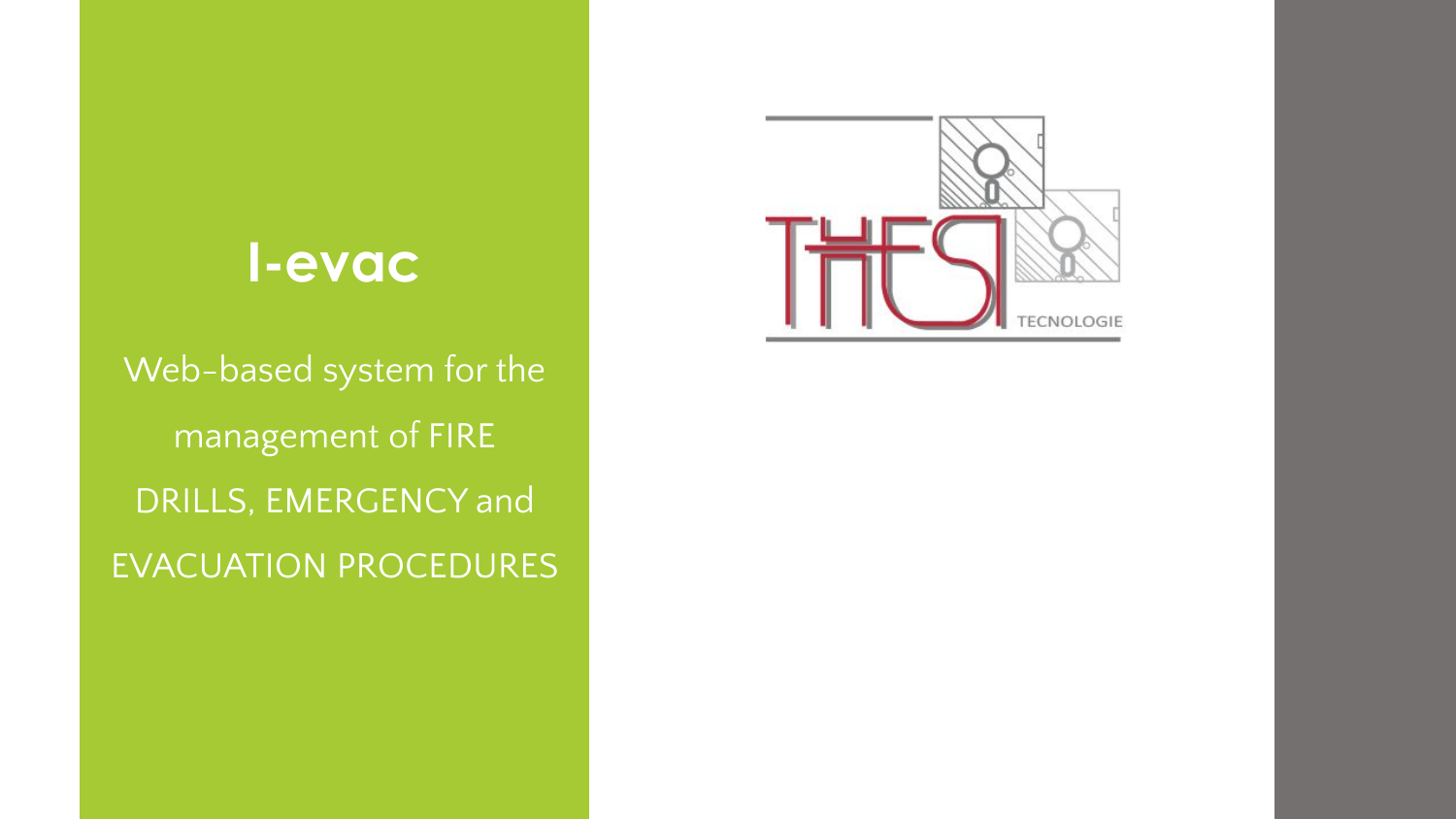## Fires in offices and companies continue

The cases of fire in factories and offices are continuing to claim victims. The event "fire", although rare, can suddenly endanger the lives of workers and deeply damage the image of the company that has not provided adequate systems for the prevention and management of emergencies.

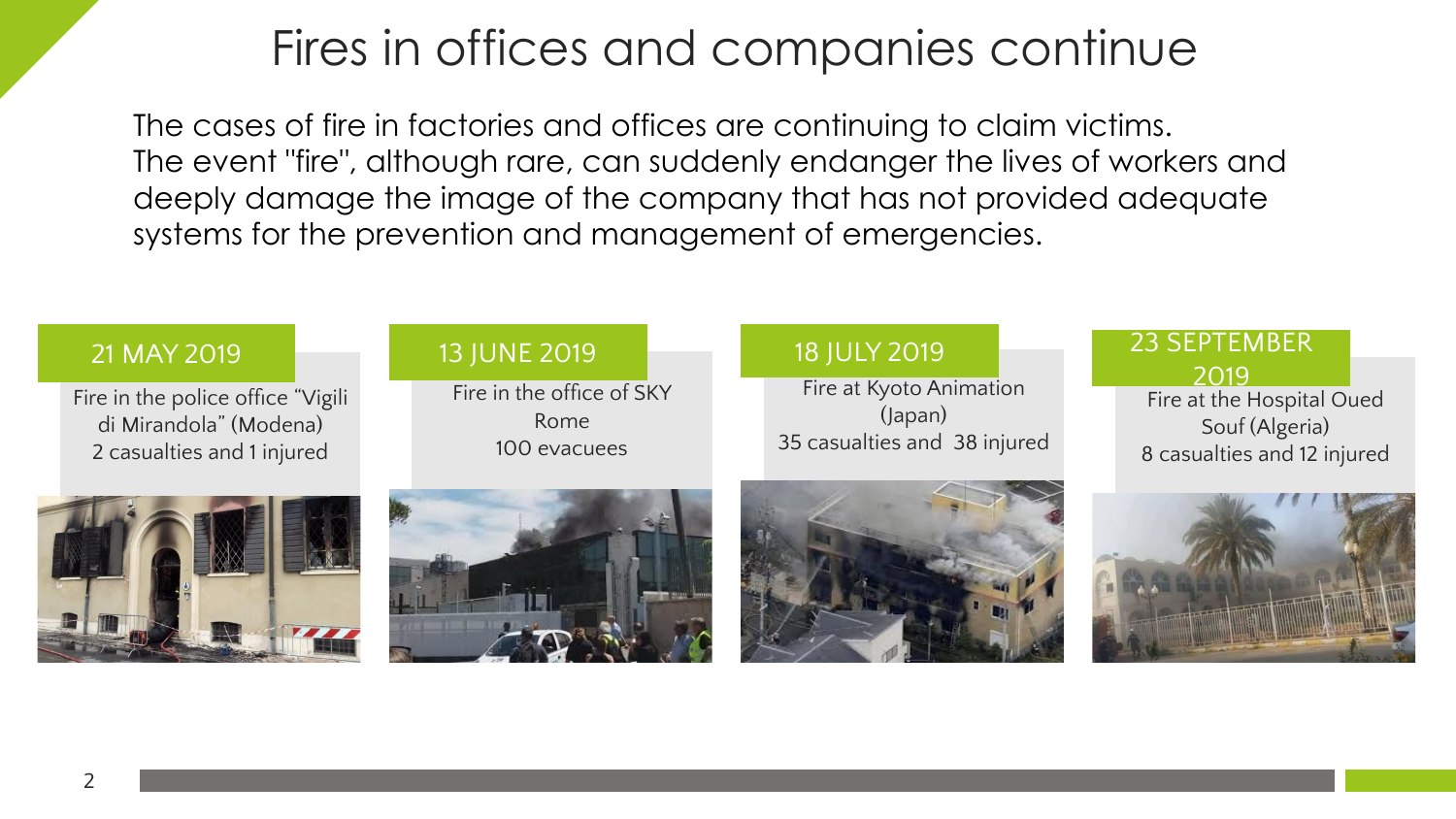## WHY **I-evac**

- No matter how often fire drills have been practiced, in case of real emergency, fear and stress set in for both wardens and employees.
- Some employees might run to the wrong assembly point, maybe because it's the closest.
- If supervisors are not in their office when alarm goes off they need to first get there to pick up the employees tick off list.
- It is difficult to establish a date and time that suits all departments for fire drill practice.
- It is difficult for headquarters to monitor branch offices fire drills accurately.
- ❏ Not knowing what has set off the alarm may cause additional stress.

**I-evac is an answer to all of the above and more while complementing your existing emergency systems. No additional equipment needed.**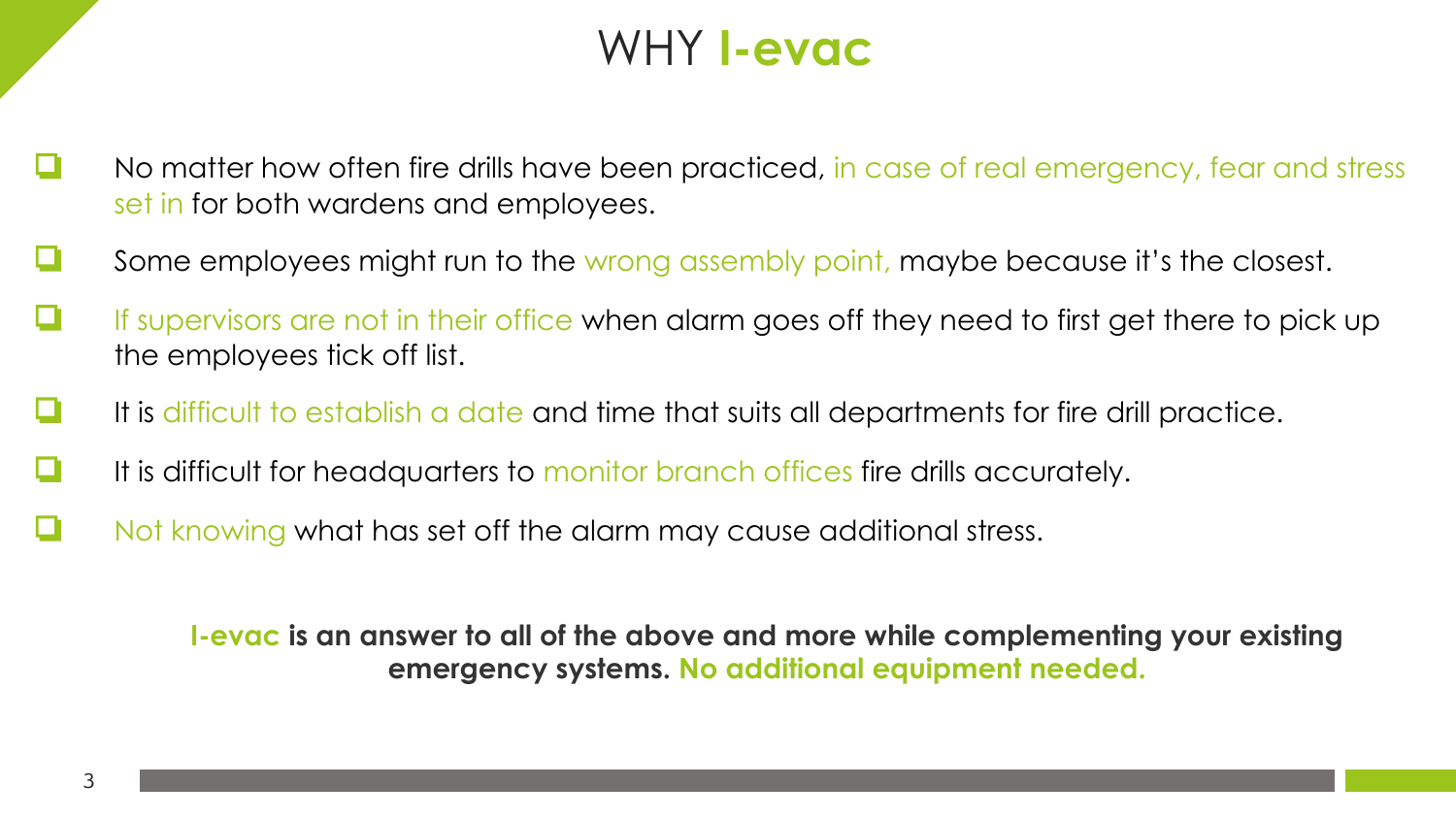## **I-evac** Features

- Employees positions are geolocalized. Even if they should report to the wrong assembly point they are automatically detected as safe in real time. No human error.
- Independently of where supervisors are when alarm sets in, they can begin their monitoring immediately.
- In case of an employee in distress, the need for intervention flags up well before the end of headcount and therefore precious minutes are saved
- If employee falls or stops for any reason for longer than a given time his positions id flagged up as emergency
- Employees receive an SMS indicating the nature of the emergency (optional).
- Fire drills can be run separately for single departments, sites or buildings.
- Headquarters can monitor branch offices' fire drills remotely.
- Digital evacuation procedure allows to track efficiency and speed progress over time. **I-evac complies with the new regulations on Privacy, Regulation (EU) No 2016/679 (GDPR)**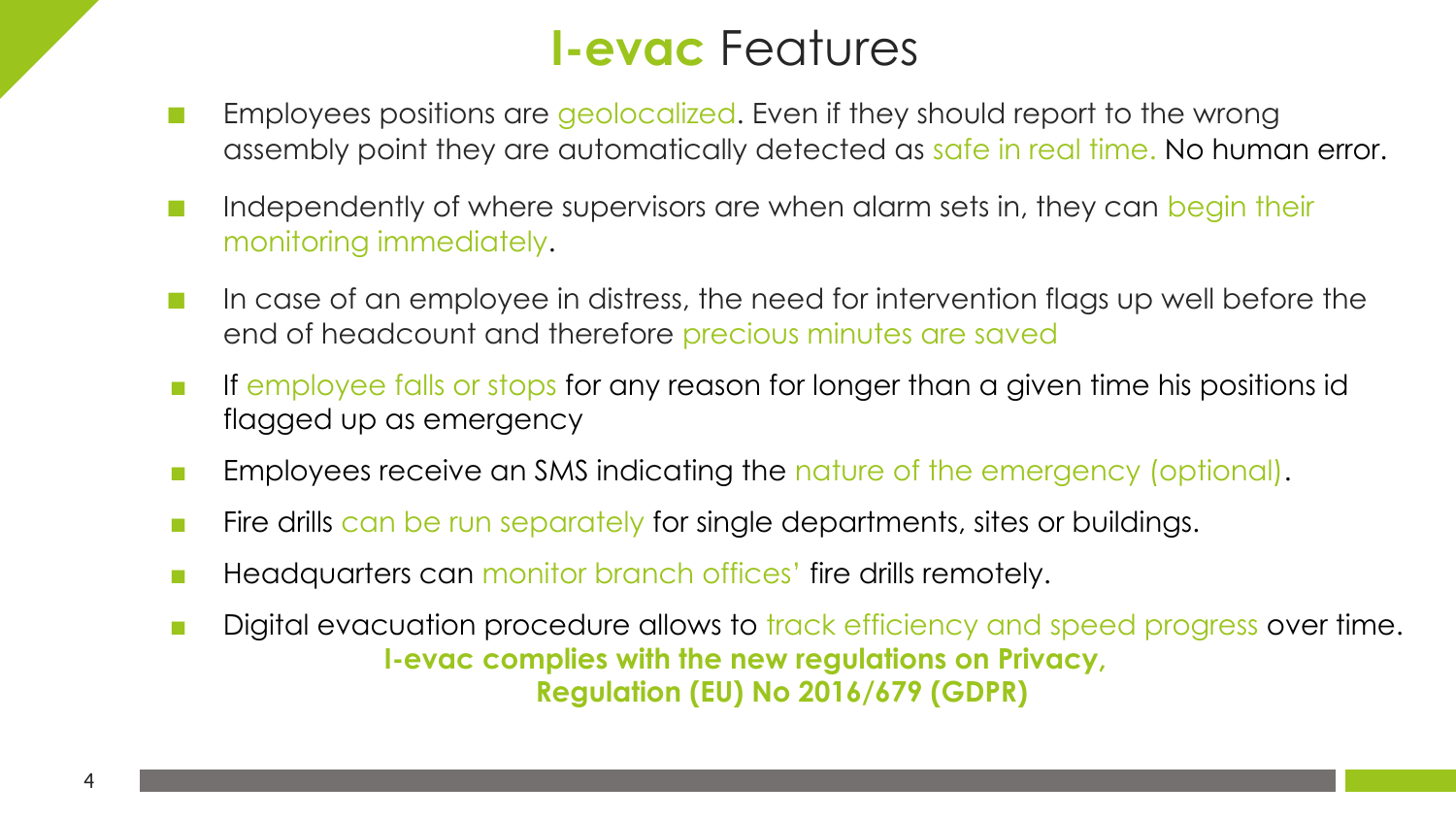**I-evac** what's needed

web-based system, no need to download any app

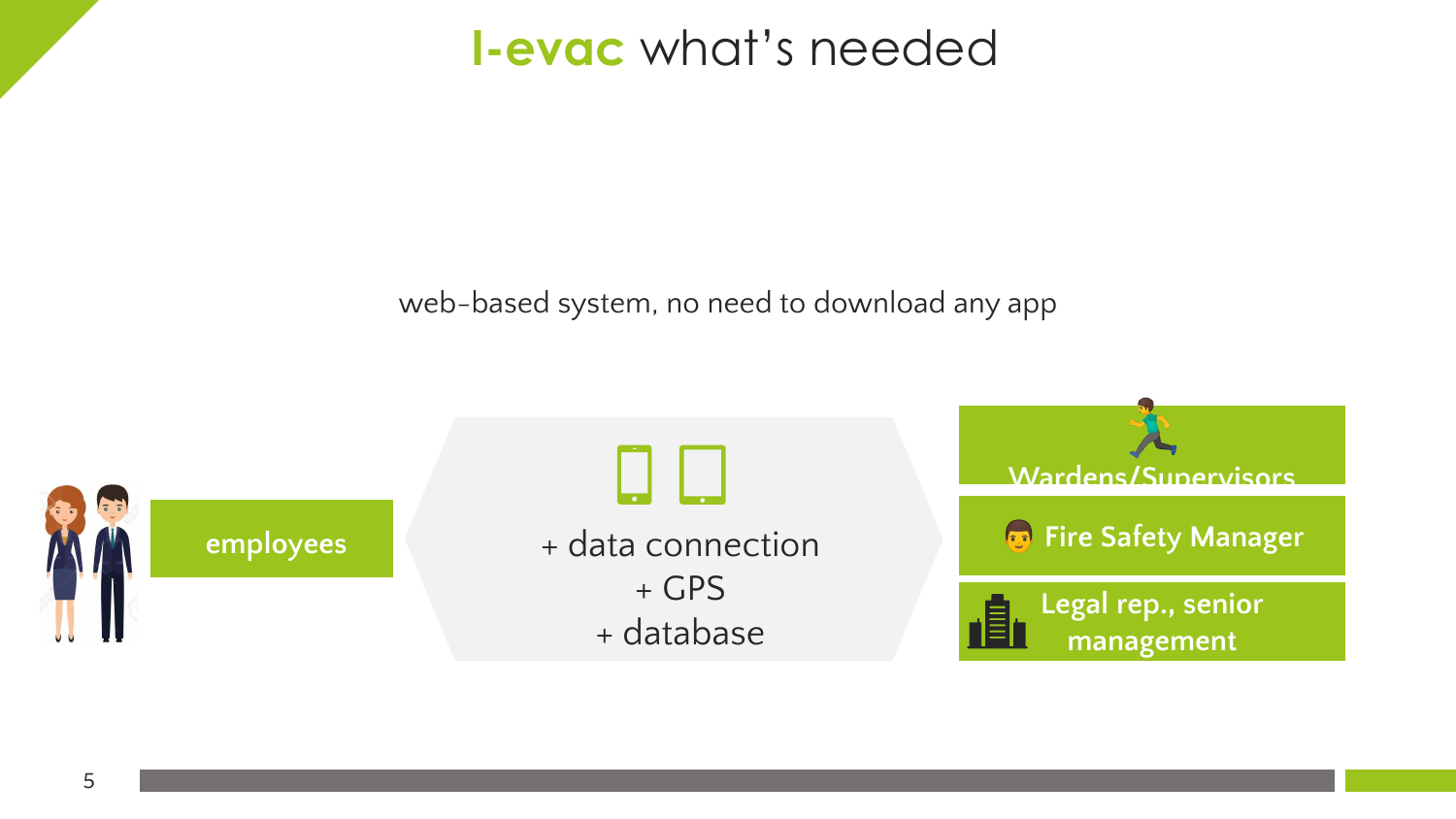# The simplicity of **I-evac**

Registration of Fire Safety Manager/coordinators/wardens/supervisors and employees

- 2 Definition of the evacuation SMS message
- 3 Registration of assembly points, detection perimeter
- 4 Setting of desired statistics for the automated procedure reporting system
	- Ready to respond confidently to emergencies

1

5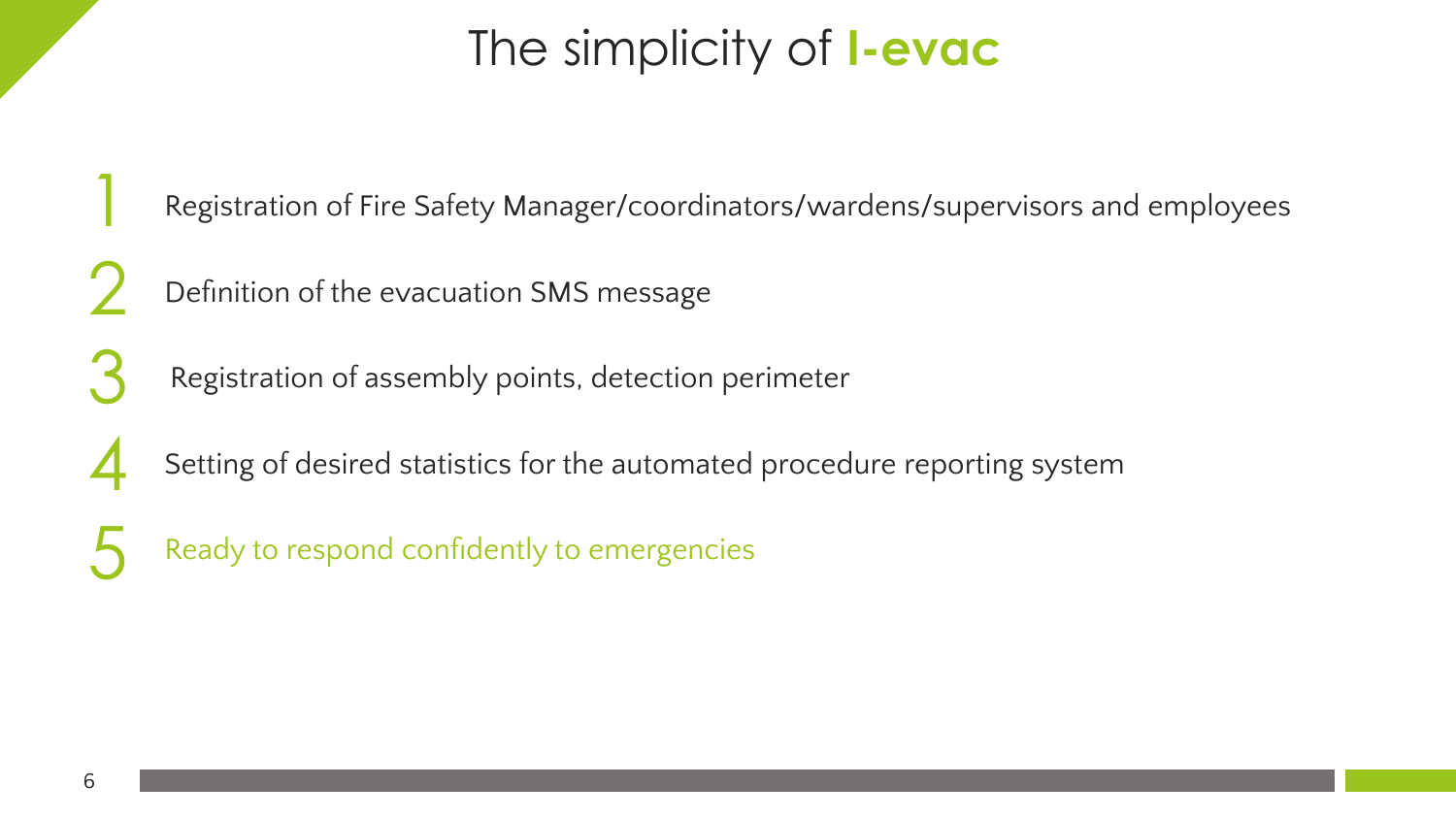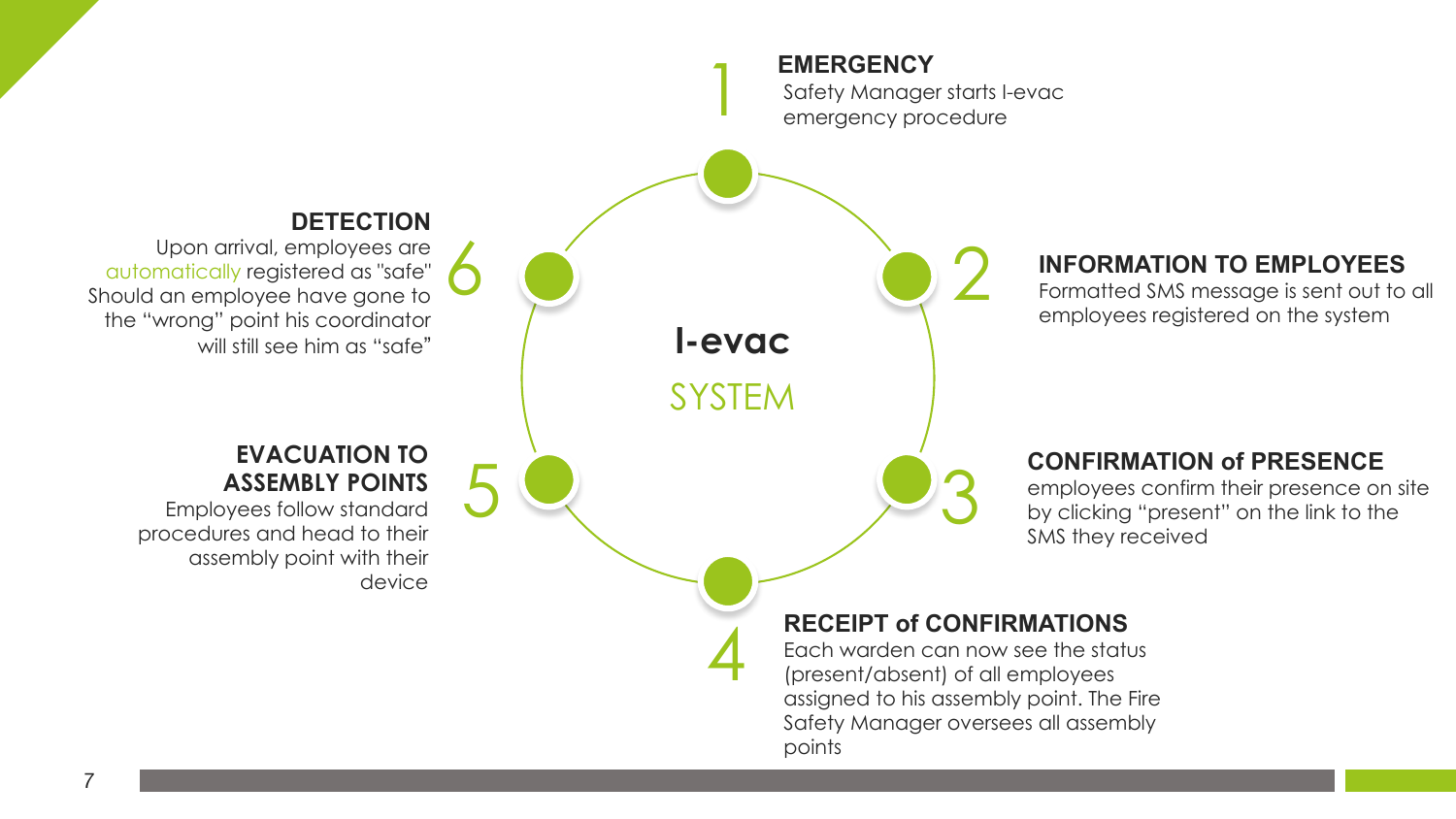## **I-evac** Business model

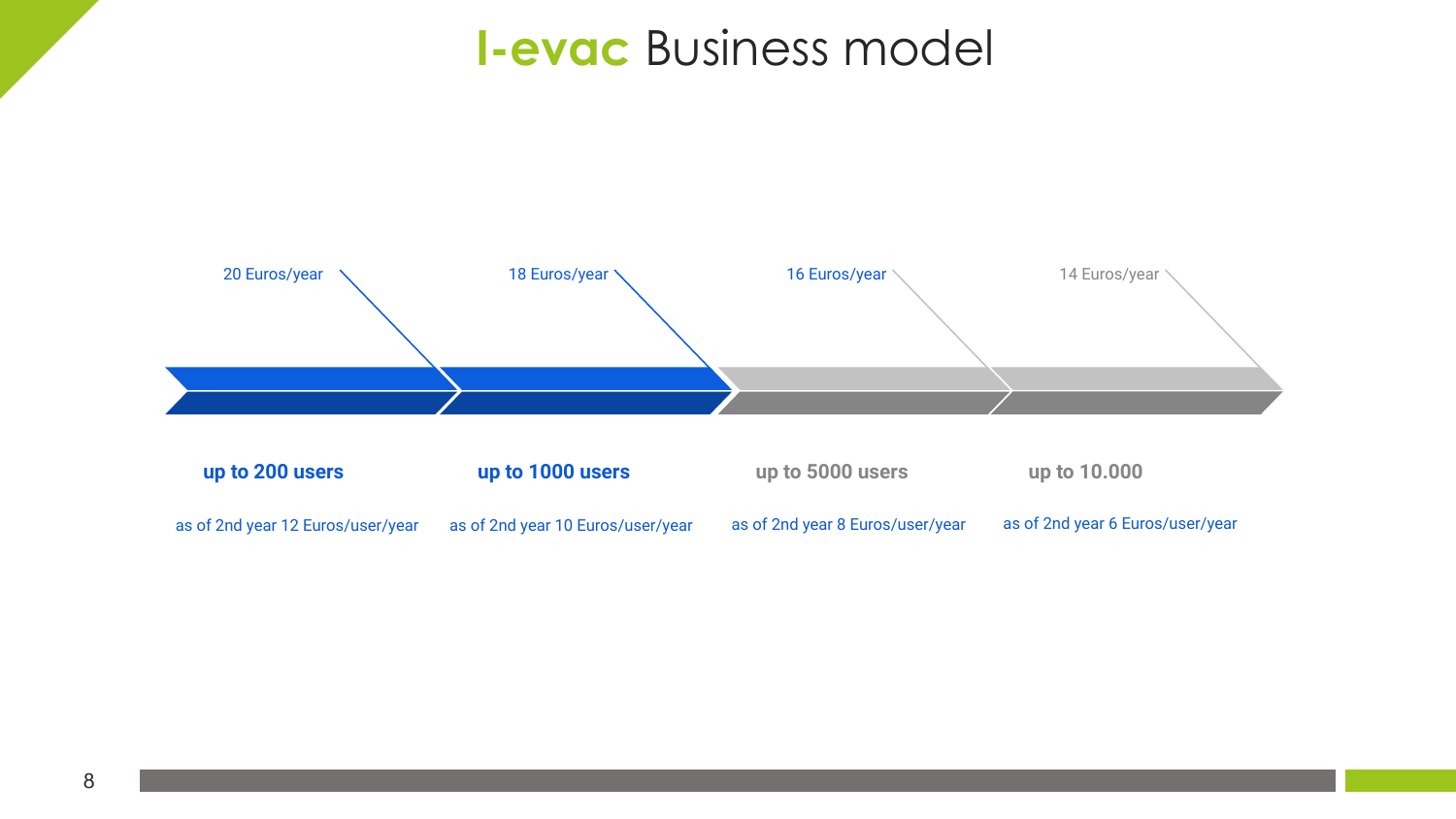

# THANK **YOU**

#### **THESI Tecnologie S.r.l. www.thesitec.com**

Via Pontina Vecchia, km 34.200 00040 Ardea (RM) Tel. +39 0691969007

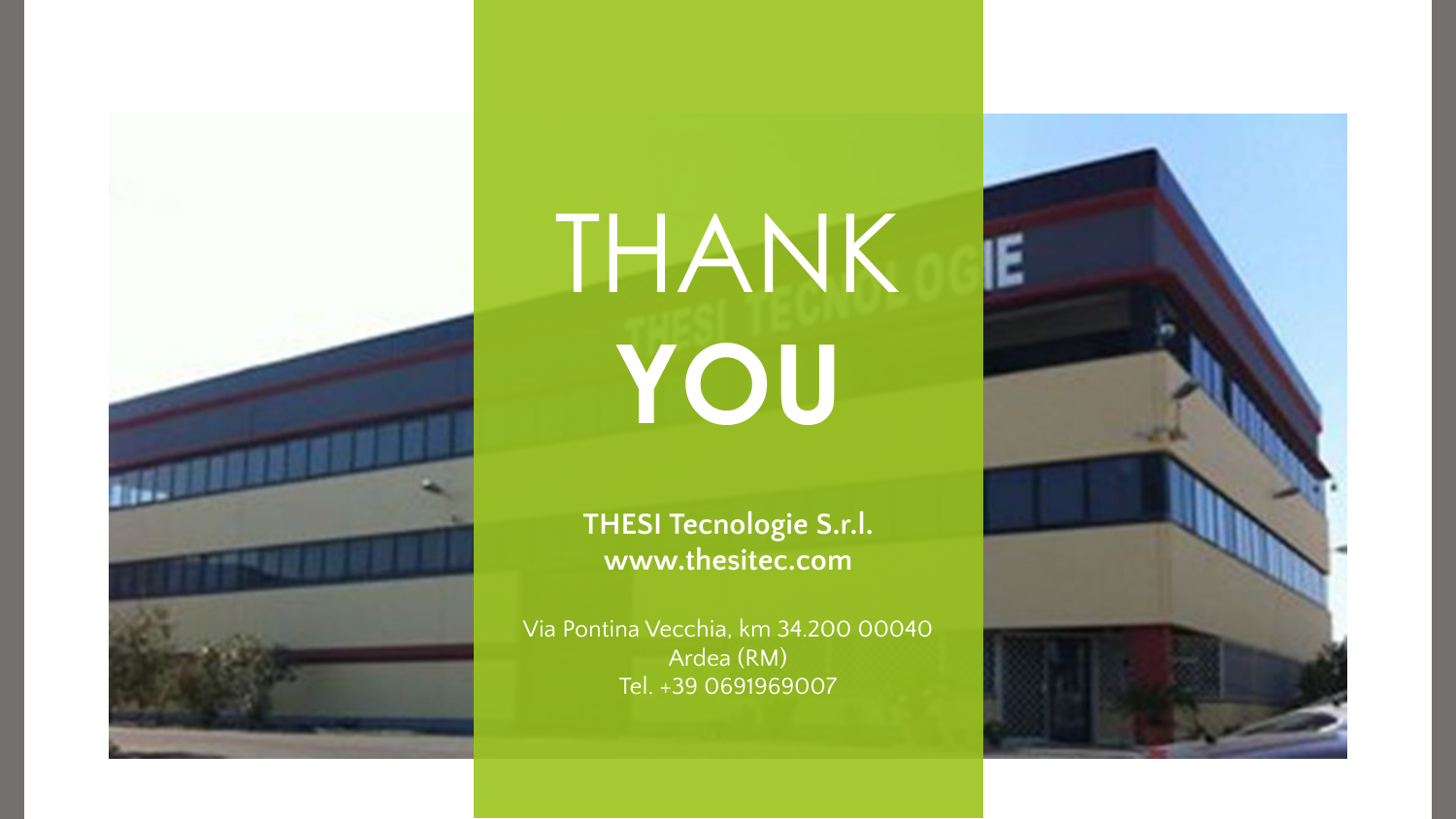## FAQ **I-evac**

#### ❖ **What does the employee need to do?**

She/he registers onto the system in less than a minute. In case of emergency alarm, an SMS is received, she/he responds clicking on present/absent. No further action needed.

#### ❖ **Is the application safe?**

It is a SECURE SYSTEM and complies with the new regulations on Privacy, Regulation (EU) No 2016/679 (GDPR).

#### ❖ **Does the application control me with GPS?**

NO. The GPS is only activated once you click on «present» in the SMS, and will only remain active for the duration of the emergency/fire drill. Since no app is downloaded no risks of unwanted accidental geolocalization

#### ❖ **Does the application consume data traffic?**

NO. The use is limited to the duration of the fire drill/real emergency, the traffic consumption is therefore negligible